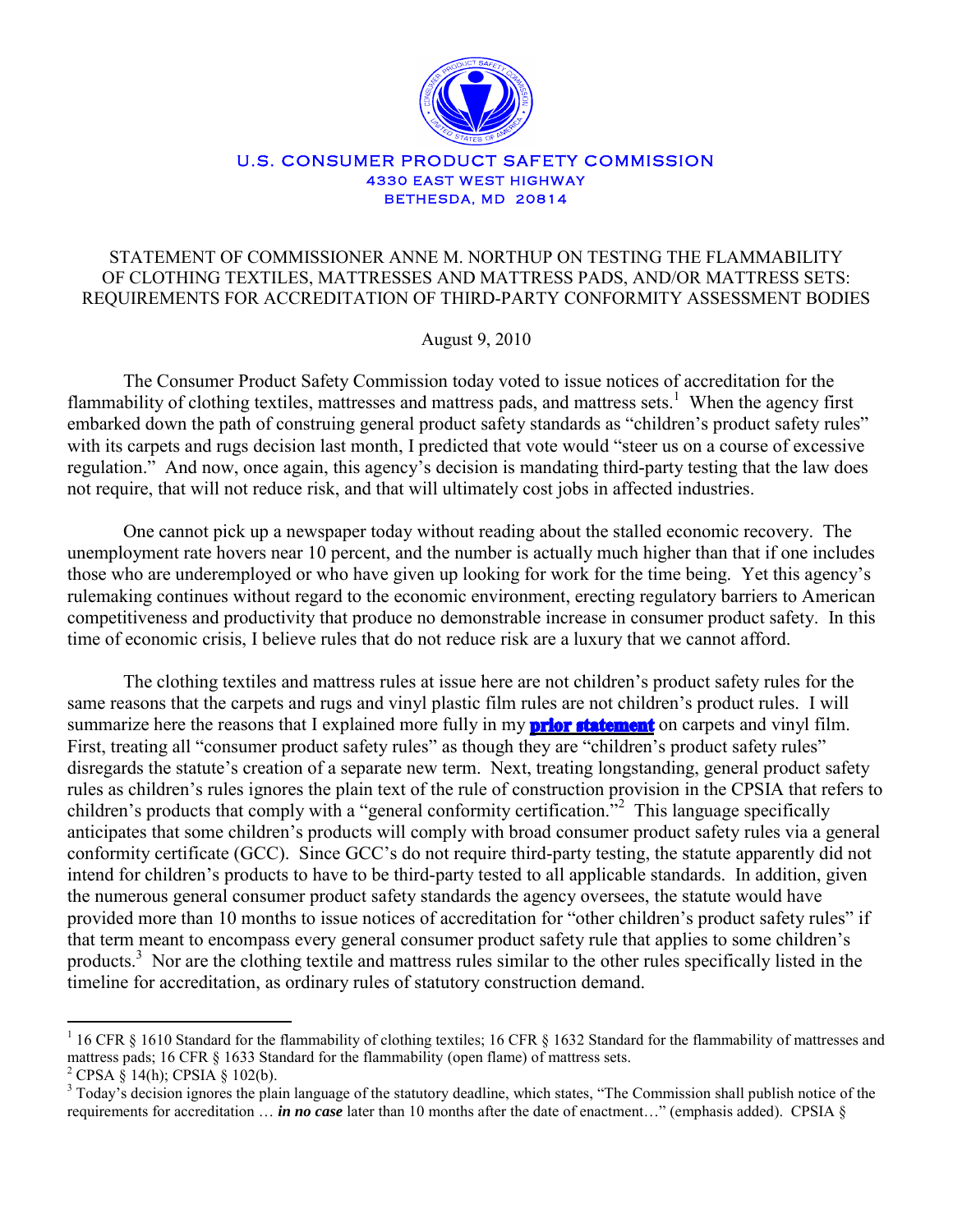## Page 2

 $\overline{a}$ 

Even if one accepts the definition that a children's product safety rule includes every "consumer product safety rule under this Act or similar rule, regulation, standard, or ban under any other Act enforced by the Commission," I do not believe that clothing textile and mattress regulations promulgated under the Flammable Fabrics Act are in fact "similar" rules. For starters, the clothing textile rule involves a longstanding and successful guarantee program that is unlike any of the rules promulgated under the CPSA. That regime effectively splits responsibility for determining the compliance of certain fabrics in a way that is not readily amenable to third-party testing.

In particular, the agency recently revised the mattress rule in a painstaking process that carefully weighed the benefits and costs entailed in that regulation. As part of that process, the agency determined that the rule would have an impact of greater than \$100 million on the economy, making it the rule with the single greatest economic impact in the history of the agency up to that time. Requiring third-party testing based on an overly literal interpretation of a part of the CPSIA—for which there is absolutely no evidence to suggest it applies to the mattress rule—upsets the careful balance that the mattress rule's design struck. The oddity of overlaying third-party testing and certification on this rule can be seen from the fact that the rule will now require the burning of a queen-sized prototype mattress in an accredited third-party lab to prove the inflammability of a crib mattress several times smaller.<sup>4</sup> Hence, this rule adopted in the name of vindicating a "children's" product safety rule neither requires testing child-sized mattresses, nor even testing the final children's product.

To accept that the CPSIA has this effect, one must believe that Congress not only disregarded all consideration of risk in areas like lead content, where it expressed clear disagreement with the agency's past decision-making, but that it also overturned all previous risk assessments conducted by the agency's nonpartisan professional staff (and impliedly repealed corresponding regulations in part) in areas where Congress was completely silent. On this theory, even a rule like the mattress rule that was crafted very carefully, over an extended period of time, and adopted by the Commission on a bi-partisan basis becomes insufficient. According to this view, every rule in the agency's history—including these general flammability rules whose requirements have always applied the same to adult and child products alike—is now superseded. Since there exists an alternative explanation that makes so much more sense, I am simply not prepared to accept an interpretation of the CPSIA that generates such negative consequences.

I do not believe we have to rely on the discretionary implementing authority given the agency in  $\S$  3 of the CPSIA to avoid today's result.<sup>5</sup> However, assuming the statute would demand a different result otherwise, both of these rules present strong cases for invoking that discretion. For clothing textiles, this rule overturns a long-standing fabric guarantee program. As with carpets, there is no reason to now change a system that has worked. For mattresses, the carefully conceived new regulatory framework should not upset an already well-thought-out scheme. Third-party testing will not improve children's safety, and it makes no sense to treat youth mattresses differently from adult ones.

<sup>102(</sup>a)(3)(B)(vi). Since the other deadlines in the timeline all say "Not later than …," the agency could construe the "in no case" admonition to be an absolute bar that excludes, for example, the case of issuing notices of accreditation for general consumer product safety rules like clothing textiles and mattresses that are never mentioned in the text or legislative history of the statute. <sup>4</sup> Note that twin-sized mattresses would not require third-party testing, because they are not primarily designed or intended for children 12 years of age or younger. As clarified in the definition of a children's product, a twin-sized mattress is an example of a product typically purchased for a child under 12 but that would continue to be used all through the teenage years and even beyond.<br><sup>5</sup> "The Commission may issue regulations, as necessary, to implement this Act and the amen